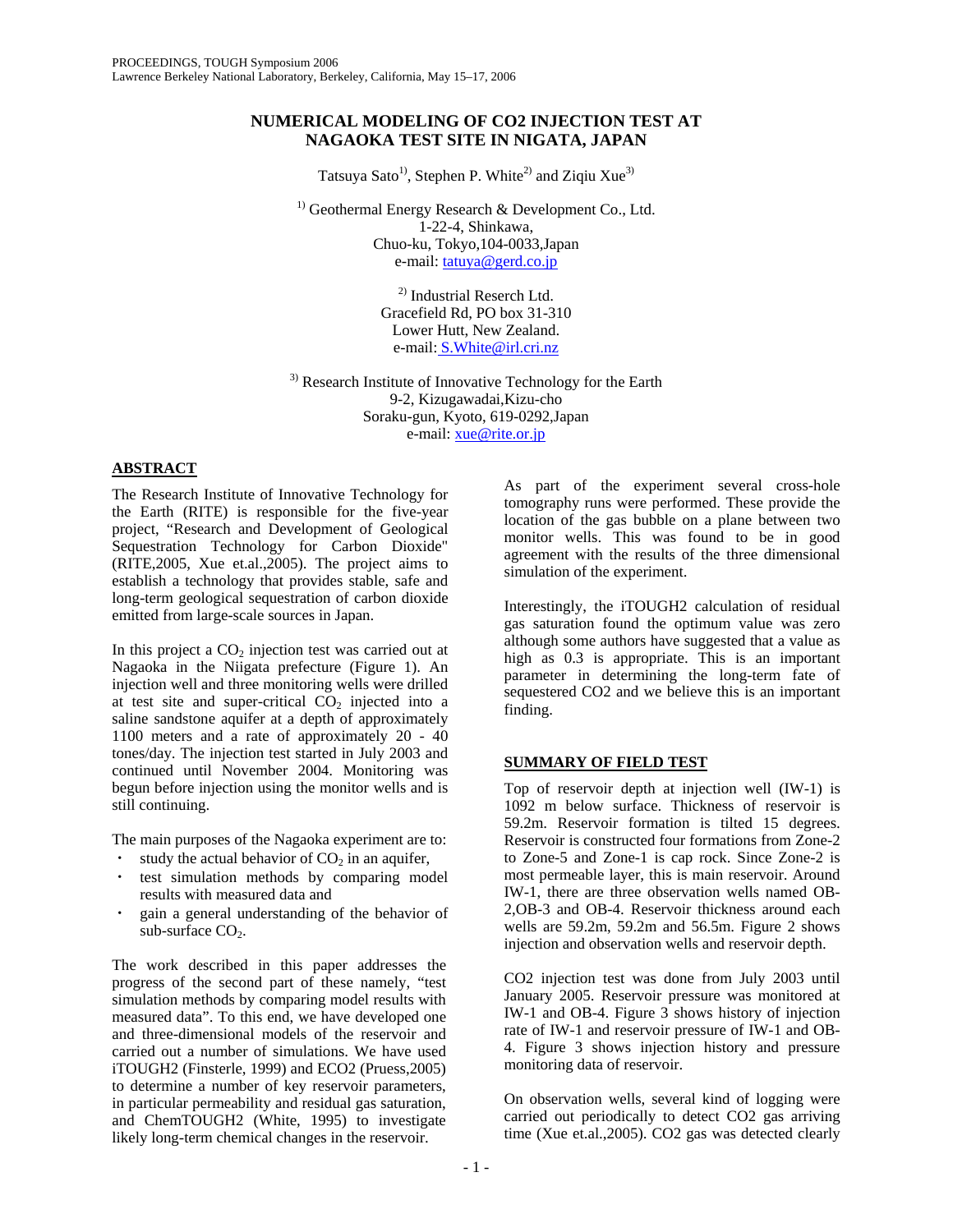at OB-2 and OB-4 by seismic logging. CO2 gas arrived at OB-2 between 232 and 259 days after injection started. It arrived to OB-4 between 324 and 355 days, but it was not detected on OB-3.

Before and after injection, cross hole seismic tomography was carried out. It detected CO2 gas distribution after injection.

#### **MODEL SETUP**

Table 1-3 and Figure 4 describe the TOUGH model. Model includes the Zone 2 to 5, but it doesn't include Zone-1. Zone2 is divided to 3 layers and Zone 3 is divided 2 layers. Zone 4 and 5 is composed to one layer.

The Table 2 describes names and location of injection and monitor wells.  $CO<sub>2</sub>$  are injected into only top 3 layers, namely Zone 2, Zone 2 Middle and Zone 2 Lower and the fraction of the daily injection amounts are 5.5/12, 5.5/12 and 1/12, respectively. The depths for the monitoring wells are also in top 3 layers.

A simple linear interpolation is used to estimate the  $CO<sub>2</sub>$  enthalpy which depends on the pressure (Figure 5).

Boundary conditions for the numerical model are

- No flow at the top and bottom boundaries of the model
- Constant pressure at the edge of the model
- Initially hydrostatic pressure everywhere in the model.

The parameters describing the properties of the reservoir are given in Table 3.

### **ITOUGH2**

iTOUGH2 simulation was performed on Tough model to optimize the parameters to fit the model to the measured data. First 10 iteration of iTOUGH2 simulation gives the parameter changes in rock permeability and relative permeability (Table 4).

The iTOUGH2 corrected permeability give the  $CO<sub>2</sub>$ gas arrive time at OB-4 matches with the measured data. Figure 6 shows the gas saturation at OB-4. The measured  $CO<sub>2</sub>$  gas arrival time at is in between 325 and 359 days. There is large improvement in iTOUGH corrected simulation which gave the gas arrival time at OB-4 in 337 days. This compares to 294.91 days in Tough model. On other wells, CO2 gas didn't arrive at OB-3. It matches with measured data. Measured CO2 gas arrival time at OB-2 is in 232 and 259 days. It doesn't match with calculation. Thickness of each layers of model is same. But

thickness of reservoir aroundOB-2 is wider than OB-4. It is possible to be one of reason of wrong matching. Figure7 shows the measured pressure and residual of its fitted pressure at OB-4. Figure 8 shows gas saturation in vertical slice on the like at 500 days after the injection began.

## **CHEMTOUGH2**

ChemTOUGH (White,1995) is a multi-component reactive flow code based on the porous media multiphase mass and energy flow code TOUGH2 (Pruess,1991). Flows in fractured media may be treated via the MINC formalism (Pruess,1991). ChemTOUGH2 will treat variably saturated multiphase reacting flows including those where boiling us taking place. Bring based on TOUGH2 the discretization of the spatial domain is by the integrated finite difference method, which provides fir modelling of 0-3 dimensional situations. Time stepping is fully implicit and heat and mass calculations are fully coupled with the reactive chemical calculations. Any number of chemical components (in solid, liquid or gas phase) and reactions may be included in the calculations. Reaction types available include; aqueous chemical complexation, redox reactions, gas dissolution – exsoltion and mineral dissolution precipitation. Mineral reactions may be assumed to be either described by a general kinetic rate flow (Lasaga ,1984) or to be in local equilibrium.

ChemTOUGH model has the same specification as TOUGH model except that it has less number of elements (4806 elements). Table 5 and 6 are the provided and simplified chemical composition for the ChemTOUGH simulation.

#### **CHEMTOUGH SIMULATION RESULTS**

 $CO<sub>2</sub>$  was injected into the Zone 2 at IW-1 for 550 days. After the period of injection,  $CO<sub>2</sub>$  within the reservoir was tracked for a total of 550 days.

Contour figures of pH on a vertical slice show the deeper portion of the reservoir has little effect than the shallower regions from injection. The pH near the injection well drops to 4.2 as some dissolved  $CO<sub>2</sub>$ reacts with the reservoir fluid to form  $H^+$  and  $HCO_3$ . The pH also provides a tracer of fluid flow in the reservoir with some low pH fluid being forced through the capping structure and also a plume of low pH fluid travels towards the bottom of the reservoir, probably driven by the density difference between the initial reservoir fluid and the  $CO<sub>2</sub>$  saturation fluid near the injection point.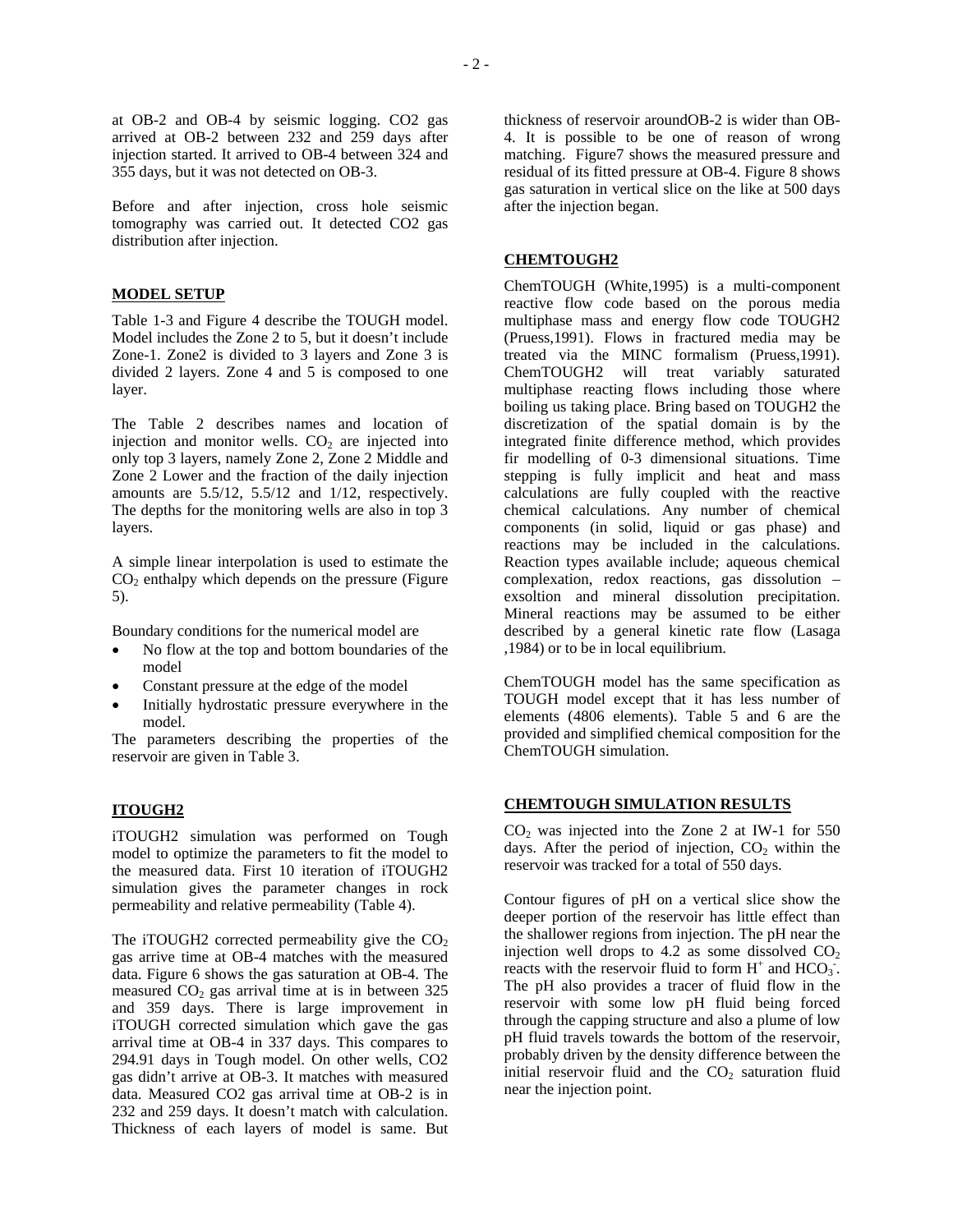There is a little change in the reservoir mineralogy over the time scale of this simulation but by examining the logarithm of Q/K (where Q is the solubility product and K the equilibrium coefficient) of minerals included in the simulation, we get an indication of which minerals are dissolving or precipitating. A negative value of Q/K implies that the reservoir fluid in undersaturated in the mineral and, it present in the rock matrix, the mineral will dissolve. Conversely, a positive Q/K implies that the mineral will precipitate. Actual dissolution and precipitation rates will depend on the solubility product, reaction rate, reactive surface area and temperature. Figure 12 shows pH and  $log(O/K)$  of selected minerals in vertical slice on the line at 500 days after injection begin.

Anothite is initially undersaturated everywhere and remain this way at 500 days. Although, it appears that anothite is approaching saturation, away from the low pH region of the aquifer.

Calcite is undersaturated in the low pH region about the injection point as is anothite. However,  $Ca^+$  ions driven by the increased density of  $CO<sub>2</sub>$  saturated fluid. As the pH of this fluid increases from interaction with the rock calcite nearly saturates and calcite will begin precipitate. Dawsonite, another mineral likely to be important in CO2 sequestration, remains undersaturated throughout the reservoir and simulation period. Dolomite shows a similar pattern to calcite becoming nearly saturated in the plume beneath the injection point. K-Feldspar dissolves in the low pH region and there is some precipitation of muscovite there and all other minerals remain undersaturated throughout the reservoir.

### **CONCLUSION**

We have developed two models of the Nagaoka CO<sub>2</sub> injection experiment. The first of these (Tough model) uses the simulator TOUGH2/ECO2 and the second uses ChemTOUGH. The results of both models give very similar outcome. The chemical simulation has run for a short period of time, the chemical modelling predicts significant changes in reservoir chemistry near the injection point. However, this model predicts very small changes in reservoir mineralogy over the simulation time period.

Figure 7 shows the comparison of measured and simulated pressure at monitor wells, respectively. The results of the iTOUGH2 corrected simulation give a better approximate pressure than Tough model simulation at both wells (IW-1 and OB-4). Together with the Figure 6, the iTOUGH2 corrected model gives supremely better results than that of Tough model. For instance, gas arrival time at OB-4 has improved dramatically, in fact it actually matches

with the measured data. Overall, iTOUGH2 simulation was worthwhile and proven to be an invaluable tool in this project.

#### **REFERENCES**

Finsterle, S., iTOUGH2 User's Guide, Rep LBL-40040, Lawrence Berkeley Lab., Berkeley, Calif., 1999.

Lasaga, A. C., Chemical Kinetics of water Rock Interactions. *Journal of Geophysical Research* 89, p 4009-4025., 1984.

Pruess, K., 1991. TOUGH2 – A general purpose numerical simulator for multiphase fluid and heat flow, Rep LBL-29400, Lawrence Berkeley Lab., Berkeley, Calif.,1991.

Pruess,K ECO2N: A TOUGH2 Fluid Property Module for Mixtures of Water,Nacl,and CO2 Rep LBL-57592, Lawrence Berkeley Lab., Berkeley, Calif., 2005.

RITE . *Report of CO2 Geological Sequestration Project , 2005.*

White, S. P., 1995. Multiphase non-iosthermal transport of systems of reacting chemicals. *Water Resources Res*. 31 (7)., 1995.

Xue, Z., Tanase, D., Saito,H., Nobuoka, D., Watanabe, J., Time-lapse crosswell seismic tomography and well logging to monitor the injected CO2 in anonshore aquifer, Nagaoka, Japan, 75th Annual International Meeting of the Society of Exploration Geophysicists, Expanded Abstracts, 1433–1436, 2005

*Table 1. Model grid setup for Tough model.* 

| <b>Area Name</b> | <b>Area Size</b> | <b>Size</b><br>of | <b>Number</b><br>of |
|------------------|------------------|-------------------|---------------------|
|                  |                  | element           | elements            |
| Outer area       | $920 \times 960$ | $20 \times 20$ m  | 2208                |
|                  | m                |                   |                     |
| Middle area      | $320 \times 320$ | $5 \times 5$ m    | 4096                |
|                  | m                |                   |                     |
|                  |                  |                   | 6 layers total:     |
|                  |                  |                   | 37824               |

*Table 2. The location and names of wells.* 

| <b>Name</b> | <b>Type</b>       | Location<br>(centre) | <b>Dimension</b> | Depth               |
|-------------|-------------------|----------------------|------------------|---------------------|
| $IW-1$      | Injection<br>well | (23950, 155970)      | $1 \text{ m}^2$  | $-1051.9$ m         |
| $OB-2$      | Monitor<br>well   | (23991, 155972)      | $1 \text{ m}^2$  | $-1062.2 \text{ m}$ |
| $OB-3$      | Monitor<br>well   | (23828, 155960)      | $1 \text{ m}^2$  | $-1024.4$ m         |
| $OB-4$      | Monitor<br>well   | (23901, 156011)      | $1 \text{ m}^2$  | $-1036.4m$          |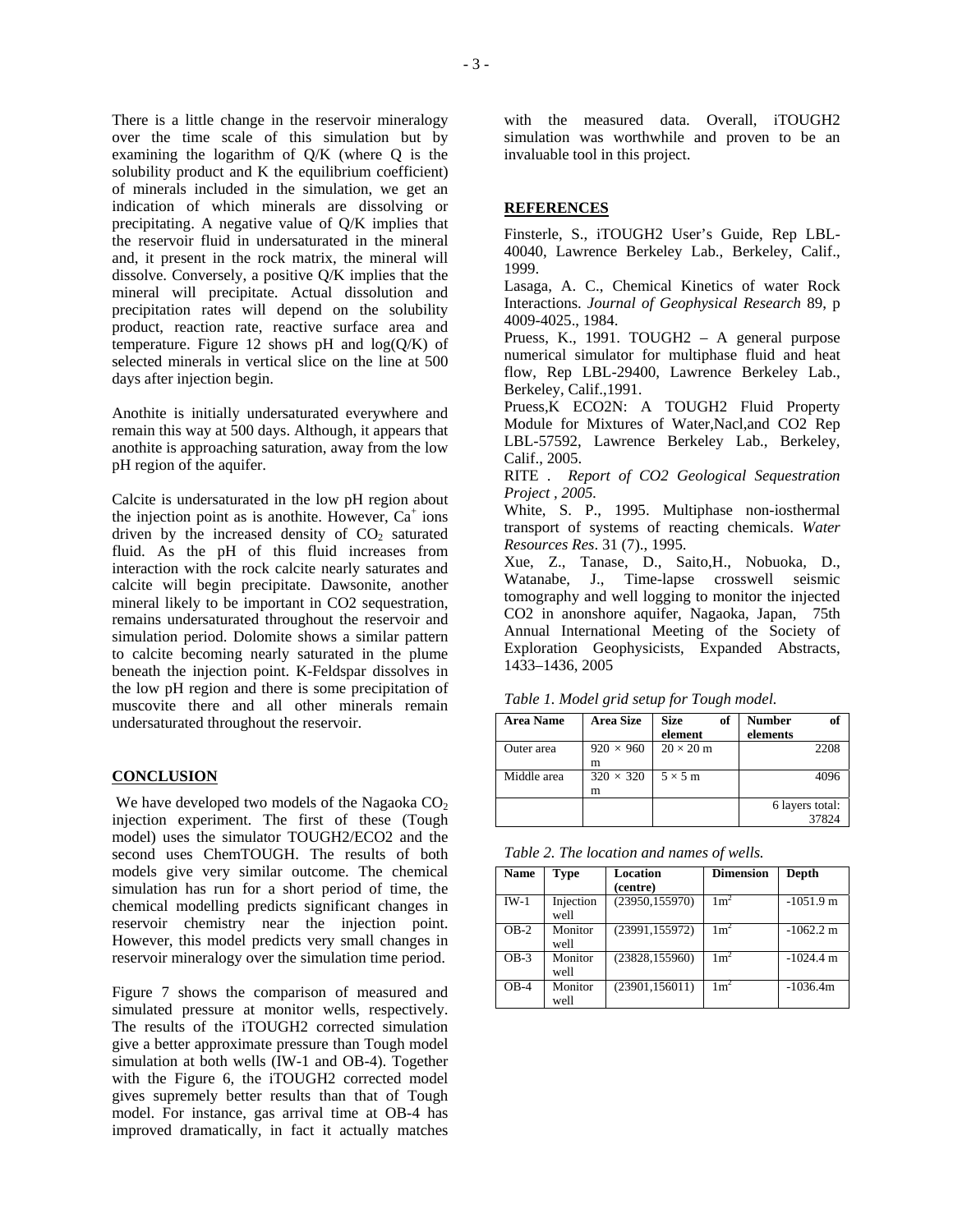| Zone            | Laver<br><b>Name</b> | <b>Porosity</b><br>$\frac{6}{9}$ | Permeability<br>(mD) | <b>Thickness</b><br>(m) |
|-----------------|----------------------|----------------------------------|----------------------|-------------------------|
| Zone 2          | Zone $2$<br>upper    | 22.5                             | 3.06                 | 5.50                    |
|                 | Zone $2$<br>middle   | 22.5                             | 10.70                | 5.50                    |
|                 | Zone 2<br>lower      | 22.5                             | 1.53                 | 1.00                    |
| Zone 3          | Zone $3$<br>upper    | 20.4                             | 0.33                 | 10.00                   |
|                 | Zone 3<br>lower      | 20.4                             | 0.66                 | 10.00                   |
| Zone 4<br>and 5 | Zone 4<br>and 5      | 23.4                             | 0.46                 | 25.00                   |

*Table 3. Simulated vertical model and its parameters.* 

| Table 4 Result of iTOUGH2 simulation                    |                     |                   |  |
|---------------------------------------------------------|---------------------|-------------------|--|
| <b>Laver Name</b>                                       | <b>Permeability</b> | iTOUGH2 corrected |  |
|                                                         | (mD) of Tough       | Permeability (mD) |  |
|                                                         | model               |                   |  |
| Zone2 upper                                             | 3.06                | 2.92              |  |
| Zone2 middle                                            | 10.70               | 10.44             |  |
| Zone2 lower                                             | 1.53                | 1.486             |  |
| Zone <sub>3</sub> upper                                 | 0.33                | 0.33              |  |
| Zone3 lower                                             | 0.66                | 0.66              |  |
| Zone $4, 5$                                             | 0.46                | 0.46              |  |
| 0.61                                                    |                     |                   |  |
| (Parameter for relative permeability of TOUGH2 model)   |                     |                   |  |
| 0.5372                                                  |                     |                   |  |
| (iTOUGH corrected parameter for relative permeability.) |                     |                   |  |

|  | Table 5 Measured ground water chemistry. |  |  |  |
|--|------------------------------------------|--|--|--|
|--|------------------------------------------|--|--|--|

| ັ<br><b>Species</b> | <b>Concentration</b> (mM) |
|---------------------|---------------------------|
| pH                  | 7.87                      |
| $Cl^-$              | 95                        |
| SO <sub>4</sub>     | 0.77                      |
| $\overline{HCO_3}$  | 4                         |
| Na                  | 74                        |
| K                   | 6.4                       |
| Mg                  | 0.73                      |
| Ca                  | 10                        |
| Al                  | $4.3 \times 10^{-3}$      |
| Si                  | 1.8                       |
| Ti                  | $4 \times 10^{-4}$        |
| Mn                  | 0.0103                    |
| Fe                  | $-0.021$                  |
| Sr                  | 0.021                     |
| Ba                  | 0.01                      |

| Table 6 Supplied analysis of reservoir rock |
|---------------------------------------------|
| <i>composition.</i>                         |

| Mineral                                             | Abundance (Weight %) |  |
|-----------------------------------------------------|----------------------|--|
|                                                     | Reservoir            |  |
| Ouartz $SiO2$                                       | 25.7                 |  |
| Feldspar Group                                      | 25.6                 |  |
| K-feldspar                                          | (4.9)                |  |
| Plagioclase (Albite / Anorthite                     | (20.7)               |  |
| Pyroxene group(Enstatite/Diopside)                  | 5.0                  |  |
| Mica group                                          | 1.2                  |  |
| Muscovite                                           |                      |  |
| <b>Biotite</b>                                      | (>0.9)               |  |
| Amphibole group                                     | 0.3                  |  |
| Hornblende                                          | (0.1)                |  |
| Chlorite                                            | 0.1                  |  |
| Smectite/Illite                                     | 0.8                  |  |
| Epidote                                             | 0.0                  |  |
| Glass                                               | 9.3                  |  |
| Others*                                             | 32.0                 |  |
| *: Others include matrix, cement and organic matter |                      |  |



*Figure 1. Location of Nagaoka test site.*



*Figure 2a. Injection and observation wells.* 



*Figure2b Injection and observation wells.*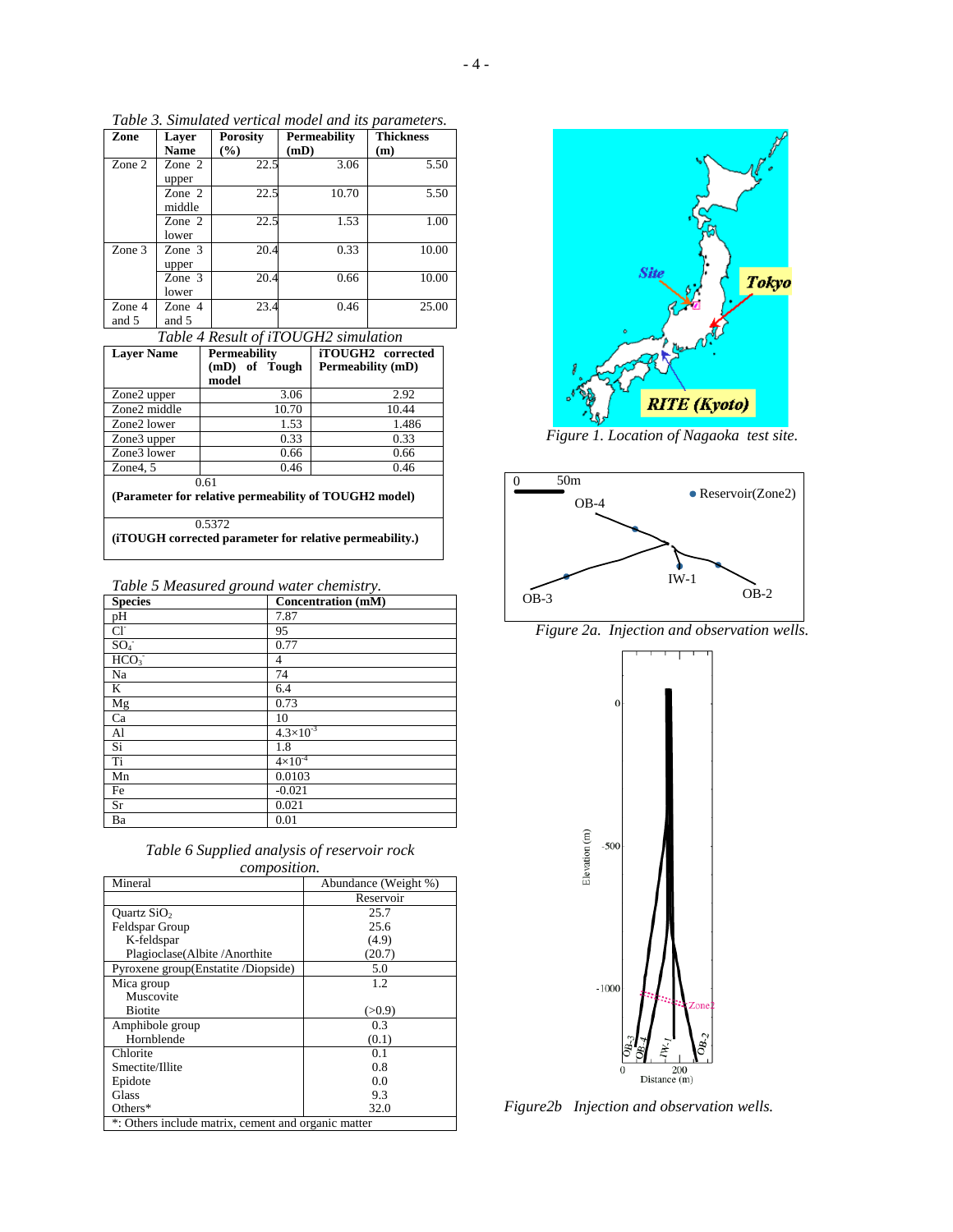

*Figure 3 CO2 Injection history and reservoir pressure monitoring data.* 

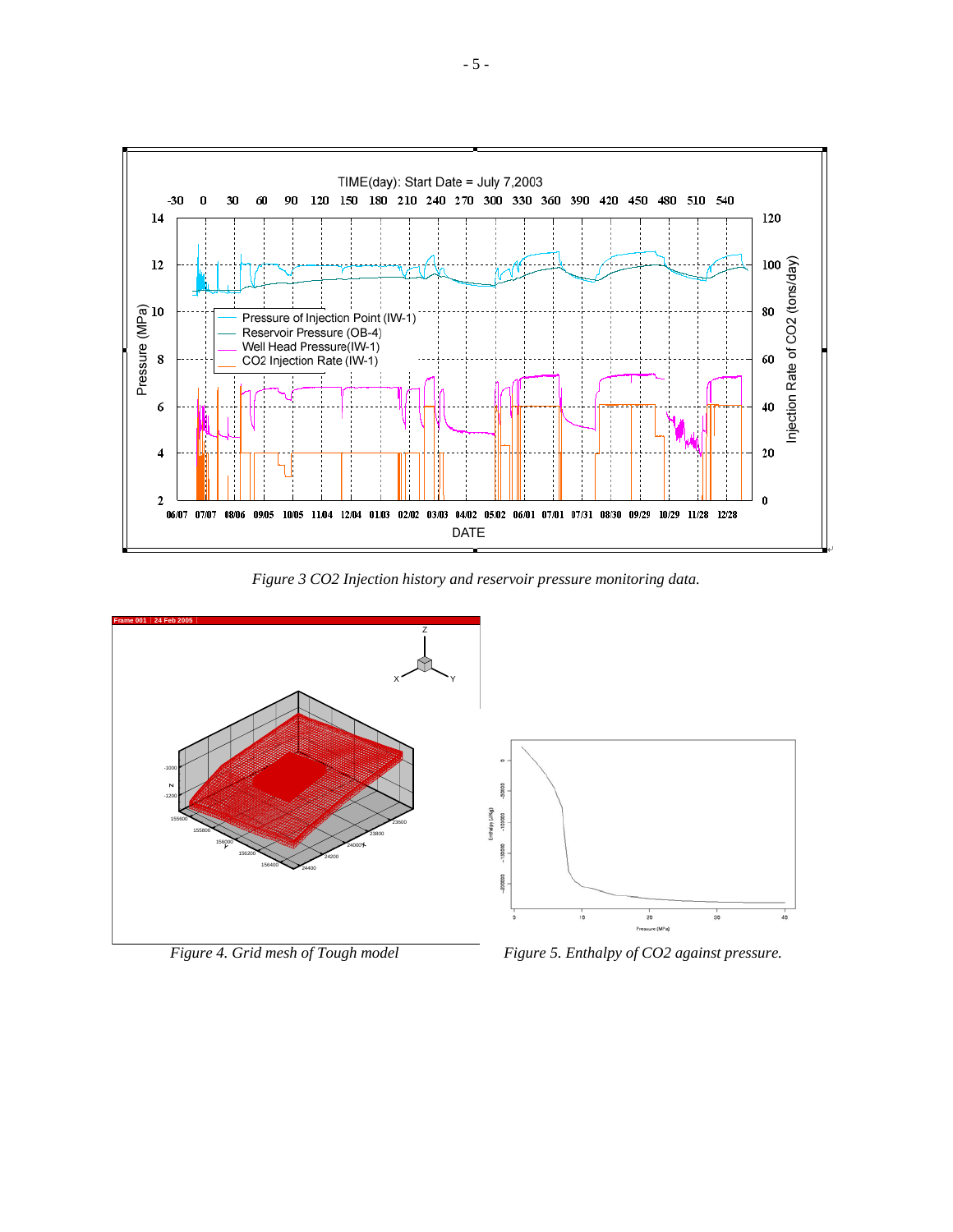



*Figure 6 Gas saturation at monitoring OB-4* 



*Figure 7 Compared pressure at monitor well (CO2-4).* 



*Figure 8. CO2 saturation and its cross section at 500 days***.**